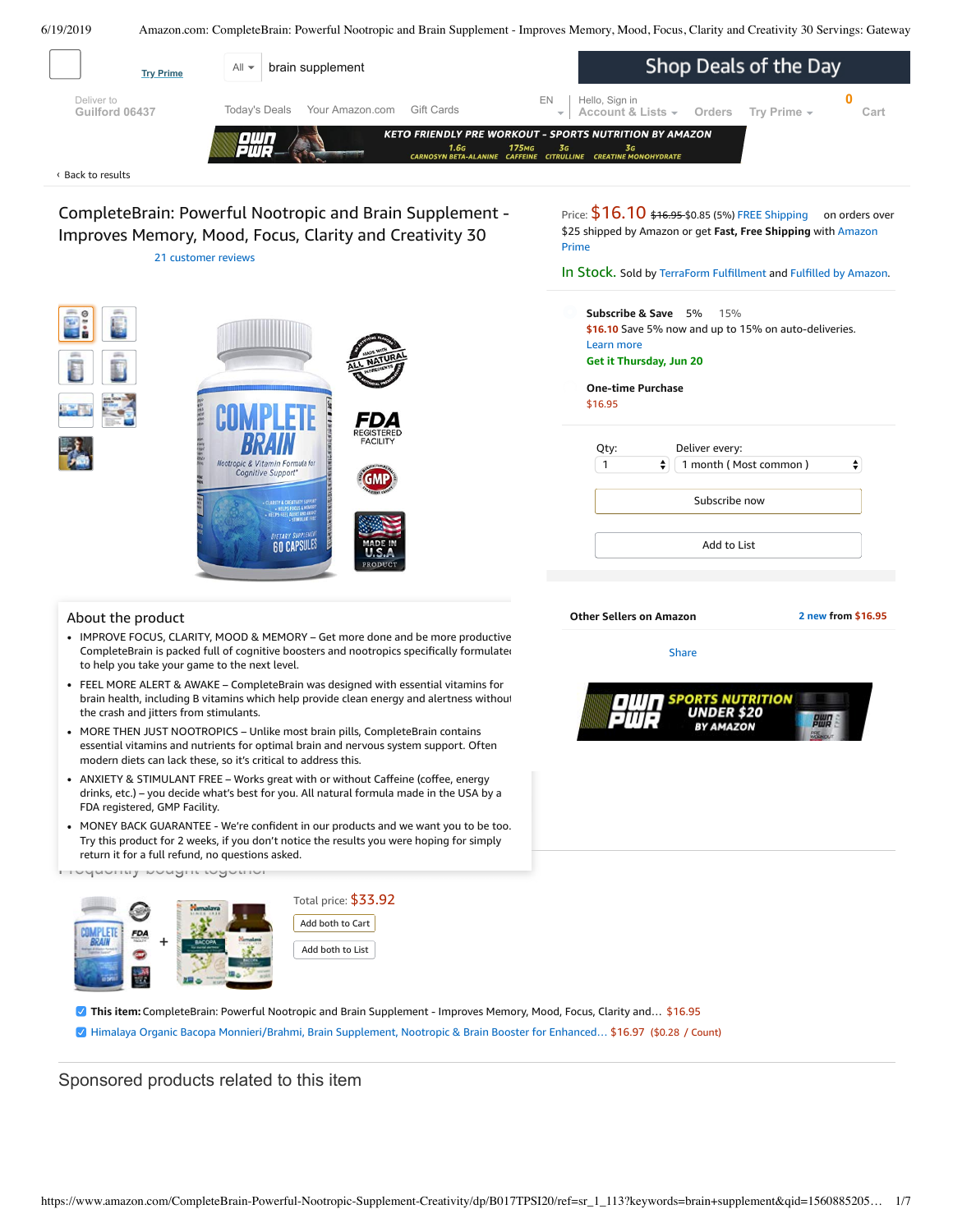

## What other items do customers buy after viewing this item?



Premium Brain Function Supplement – Memory, Focus, Clarity – Nootropic Booster with DMAE, Bacopa Monnieri, [L-Glutamine,](https://www.amazon.com/Premium-Brain-Function-Supplement-L-Glutamine/dp/B01GV4IC4Y/ref=pd_cp_121_1?pd_rd_w=OI6Q9&pf_rd_p=ef4dc990-a9ca-4945-ae0b-f8d549198ed6&pf_rd_r=NTRGNJYRB98CYPK434JA&pd_rd_r=d4725938-92aa-11e9-87cf-a7abbaf07c71&pd_rd_wg=nfEEw&pd_rd_i=B01GV4IC4Y&psc=1&refRID=NTRGNJYRB98CYPK434JA) Multi Vitamins, Multi Minerals - Arazo Nutrition [1,427](https://www.amazon.com/product-reviews/B01GV4IC4Y/ref=pd_cp_121_1?pd_rd_w=OI6Q9&pf_rd_p=ef4dc990-a9ca-4945-ae0b-f8d549198ed6&pf_rd_r=NTRGNJYRB98CYPK434JA&pd_rd_r=d4725938-92aa-11e9-87cf-a7abbaf07c71&pd_rd_wg=nfEEw&pd_rd_i=B01GV4IC4Y&refRID=NTRGNJYRB98CYPK434JA) [\\$19.95](https://www.amazon.com/Premium-Brain-Function-Supplement-L-Glutamine/dp/B01GV4IC4Y/ref=pd_cp_121_1?pd_rd_w=OI6Q9&pf_rd_p=ef4dc990-a9ca-4945-ae0b-f8d549198ed6&pf_rd_r=NTRGNJYRB98CYPK434JA&pd_rd_r=d4725938-92aa-11e9-87cf-a7abbaf07c71&pd_rd_wg=nfEEw&pd_rd_i=B01GV4IC4Y&psc=1&refRID=NTRGNJYRB98CYPK434JA)



Premium Brain Supplement for Focus, Memory, Energy, Clarity - Nootropic Brain Booster Scientifically Formulated for Optimal Mental [Performance](https://www.amazon.com/Premium-Supplement-Memory-Energy-Clarity/dp/B072FH9YDV/ref=pd_cp_121_2?pd_rd_w=OI6Q9&pf_rd_p=ef4dc990-a9ca-4945-ae0b-f8d549198ed6&pf_rd_r=NTRGNJYRB98CYPK434JA&pd_rd_r=d4725938-92aa-11e9-87cf-a7abbaf07c71&pd_rd_wg=nfEEw&pd_rd_i=B072FH9YDV&psc=1&refRID=NTRGNJYRB98CYPK434JA) - Ginkgo Biloba, St John's Wort, DMAE, Rhodiola & More [339](https://www.amazon.com/product-reviews/B072FH9YDV/ref=pd_cp_121_2?pd_rd_w=OI6Q9&pf_rd_p=ef4dc990-a9ca-4945-ae0b-f8d549198ed6&pf_rd_r=NTRGNJYRB98CYPK434JA&pd_rd_r=d4725938-92aa-11e9-87cf-a7abbaf07c71&pd_rd_wg=nfEEw&pd_rd_i=B072FH9YDV&refRID=NTRGNJYRB98CYPK434JA)

[\\$23.13](https://www.amazon.com/Premium-Supplement-Memory-Energy-Clarity/dp/B072FH9YDV/ref=pd_cp_121_2?pd_rd_w=OI6Q9&pf_rd_p=ef4dc990-a9ca-4945-ae0b-f8d549198ed6&pf_rd_r=NTRGNJYRB98CYPK434JA&pd_rd_r=d4725938-92aa-11e9-87cf-a7abbaf07c71&pd_rd_wg=nfEEw&pd_rd_i=B072FH9YDV&psc=1&refRID=NTRGNJYRB98CYPK434JA)

## Special offers and product promotions

**[Your cost could be \\$0.00 instead of \\$16.95](https://www.amazon.com/gp/cobrandcard/marketing.html?pr=con321&inc=50gcUnrec&ts=eqtdab6anjy1b8x02px16jlb5yresrf&dasin=B017TPSI20&plattr=math&place=detailpage&imp=2075d5ba-9104-4abd-ab86-078ff96439be)**! Get a **\$50 Amazon.com Gift Card** instantly upon approval for the **Amazon Rewards Visa Card** Apply now

# **Have a question?**

Find answers in product info, Q&As, reviews

# Product description

CompleteBrain is a multivitamin and nootropic supplement designed from the ground up for today's fast paced world. We've packed it full of nootropics and cognitive supplements to help you achieve more. We call it CompleteBrain because we believe it to be the best and only complete brain supplement available.

CompleteBrain includes a synergistic and proprietary formulation strictly built for improved focus, concentration, memory and mood, in other words, cognitive improvement. This includes well studied ingredients like: DMAE bitartrate, L-Glutamine, Bacopin, DHA Concentrate, Choline, GABA and many more.

While these are key ingredients, they shouldn't be the only ones. In today's modern, fast paced world with diets of processed and fast foods, often if can be the more common vitamins and nutrients that are missing, resulting in brain fog and a lack of mental energy. To solve this, we included many of the common deficient basic vitamins that help fill the gap and/or boost nervous system & brain function. This enables the nootropic ingredients to achieve their full potential, in addition to providing more overall energy. These are things like B1, B2, B3, B6, Vitamin A, C, D &E, Biotin, Calcium, Iodine, Iron, Magnesium, Zinc, Selenium, Copper, etc.

Besides what's in CompleteBrain, it's important to note what's not in it – stimulants. Many manufactures pack stimulants (like caffeine) into their formulas to give you that buzz so you think the product is working. While caffeine can be beneficial to cognitive function, it can also be counter intuitive and cause nervousness and difficultly focusing, in addition to an eventual crash and mental fatigue. We wanted CompleteBrain to work all day, every day, not to supply a simple caffeine buzz. If you work better with caffeine, just combine CompleteBrain with your normal morning Coffee! - Try CompleteBrain today and see the difference!

## Product details

**Shipping Weight:** 2.4 ounces [\(View shipping rates and policies\)](https://www.amazon.com/gp/help/seller/shipping.html/ref=dp_pd_shipping?ie=UTF8&asin=B017TPSI20&seller=ATVPDKIKX0DER)

**ASIN:** B017TPSI20

**UPC:** 784672858199

#### **Average Customer Review:** [21 customer reviews](https://www.amazon.com/product-reviews/B017TPSI20/ref=acr_dpproductdetail_text?ie=UTF8&showViewpoints=1)

**Amazon Best Sellers Rank:** #134,862 in Health & Household [\(See Top 100 in Health & Household](https://www.amazon.com/gp/bestsellers/hpc/ref=pd_zg_ts_hpc)) #47 in [DMAE Nutritional Supplements](https://www.amazon.com/gp/bestsellers/hpc/3773461/ref=pd_zg_hrsr_hpc)

Product Warranty: For warranty information about this product, please [click here](https://www.amazon.com/gp/feature.html/ref=dp_warranty_request_3P?ie=UTF8&docId=1002406021)

https://www.amazon.com/CompleteBrain-Powerful-Nootropic-Supplement-Creativity/dp/B017TPSI20/ref=sr\_1\_113?keywords=brain+supplement&qid=1560885205… 2/7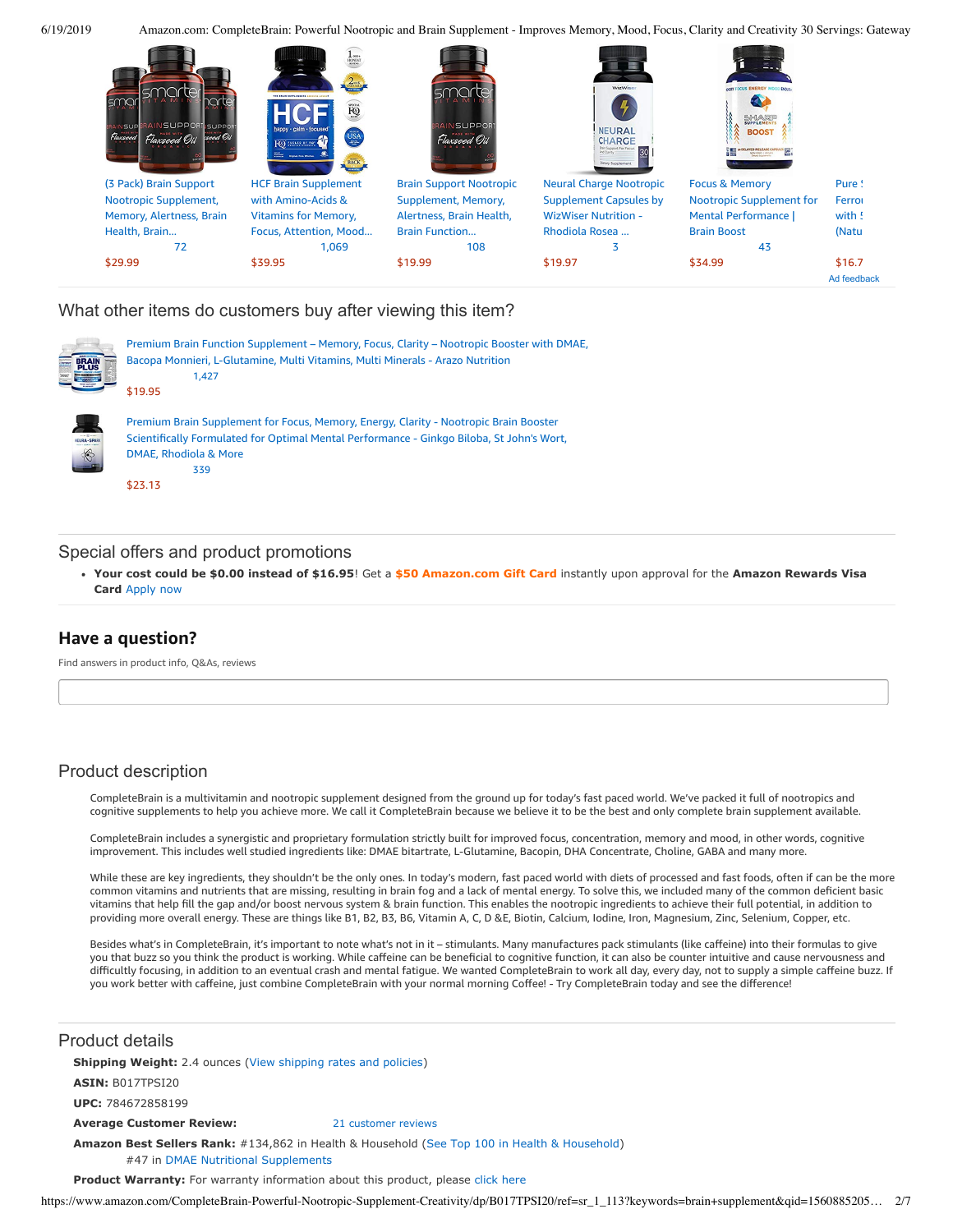Would you like to **tell us about a lower price**?

Related Video Shorts (0) [Upload](https://www.amazon.com/creatorhub/video/upload?productASIN=B017TPSI20&referringURL=ZHAvQjAxN1RQU0kyMA%3D%3D&ref=RVSW) your video



# **Be the first video**

Your name here

## Important information

## **Legal Disclaimer**

Statements regarding dietary supplements have not been evaluated by the FDA and are not intended to diagnose, treat, cure, or prevent any disease or health condition.

## **Directions**

As a dietary supplement take two (2) veggie capsules once a day. For best results take 20-30 minutes before a meal with an 8oz. glass of water or as directed by your healthcare professional.

## Compare with similar items



Sponsored products related to this item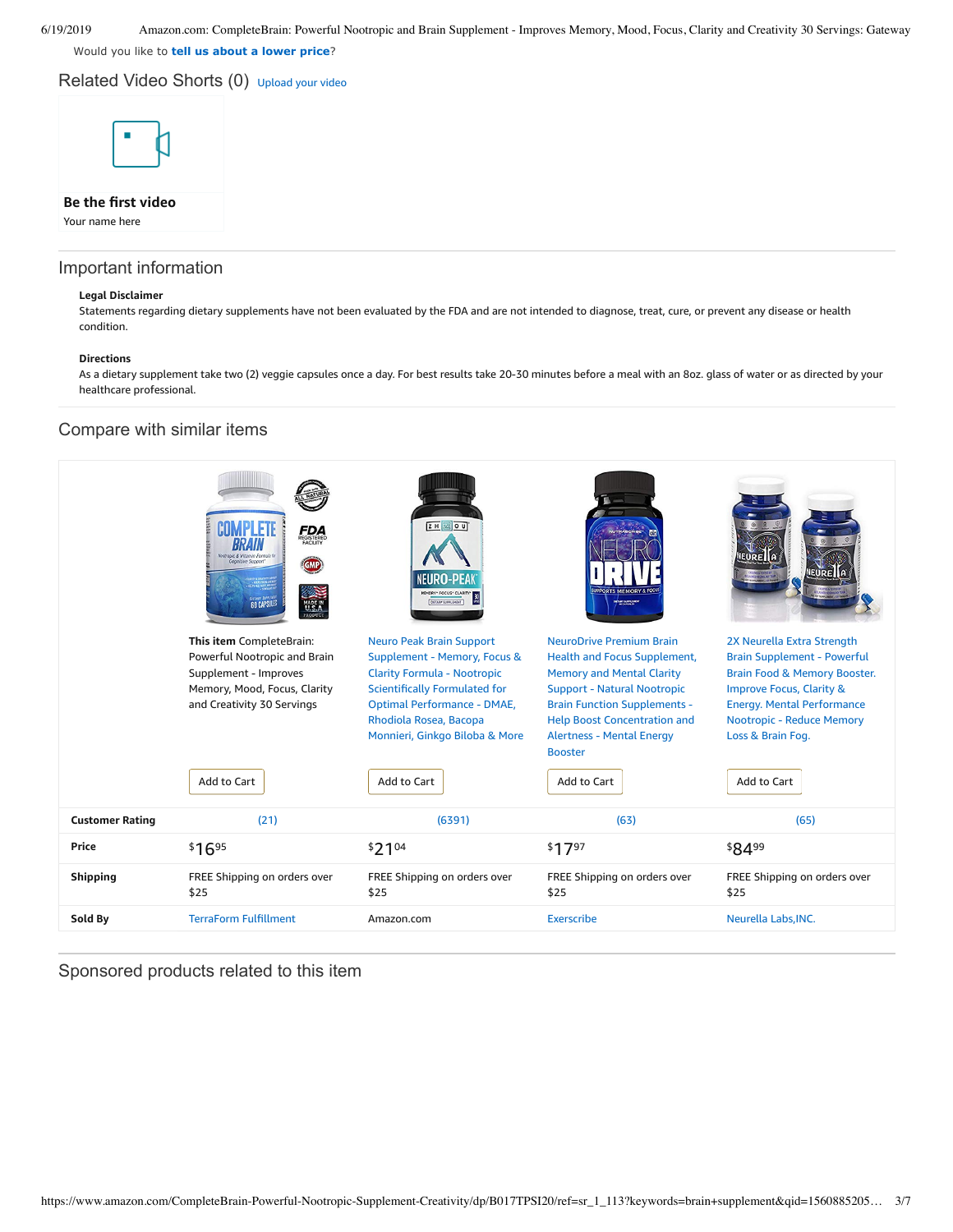

# Customer Questions & Answers

[See questions and answers](https://www.amazon.com/ask/questions/asin/B017TPSI20/ref=cm_cd_dp_lla_ql_ll)

# <span id="page-3-0"></span>**[21 customer](https://www.amazon.com/CompleteBrain-Powerful-Nootropic-Supplement-Creativity/product-reviews/B017TPSI20/ref=cm_cr_dp_d_show_all_top?ie=UTF8&reviewerType=all_reviews) reviews**

|        | 3.8 out of 5 stars |     |
|--------|--------------------|-----|
| 5 star |                    | 67% |
| 4 star |                    | 10% |
| 3 star |                    | 14% |
| 2 star |                    | 9%  |
| 1 star |                    | 0%  |

## **Review this product**

Share your thoughts with other customers

Write a [customer](https://www.amazon.com/review/create-review/ref=cm_cr_dp_d_wr_but_top?ie=UTF8&channel=glance-detail&asin=B017TPSI20) review

# **Read reviews that mention**

| complete brain<br>brain supplement |                     | side effects                                    |              | honest opinion |        | received a discount |       |
|------------------------------------|---------------------|-------------------------------------------------|--------------|----------------|--------|---------------------|-------|
|                                    |                     | taking                                          | notice       | supplements    |        | morning             | focus |
| body                               | bottle              | ingredients                                     | dosage       |                | memory | vitamins            |       |
| Showing 1-8 of 21 reviews          |                     |                                                 |              |                |        |                     |       |
| <b>Top Reviews</b>                 |                     |                                                 |              |                |        |                     |       |
|                                    | Amazon Customer     |                                                 |              |                |        |                     |       |
|                                    |                     | Need to know more                               |              |                |        |                     |       |
| October 13, 2018                   |                     |                                                 |              |                |        |                     |       |
| <b>Verified Purchase</b>           |                     |                                                 |              |                |        |                     |       |
|                                    |                     | seems to work, will have to know a little more. |              |                |        |                     |       |
| Helpful                            |                     | Comment                                         | Report abuse |                |        |                     |       |
|                                    | Gabrielius Betasius |                                                 |              |                |        |                     |       |
|                                    | Be weary.           |                                                 |              |                |        |                     |       |

July 22, 2018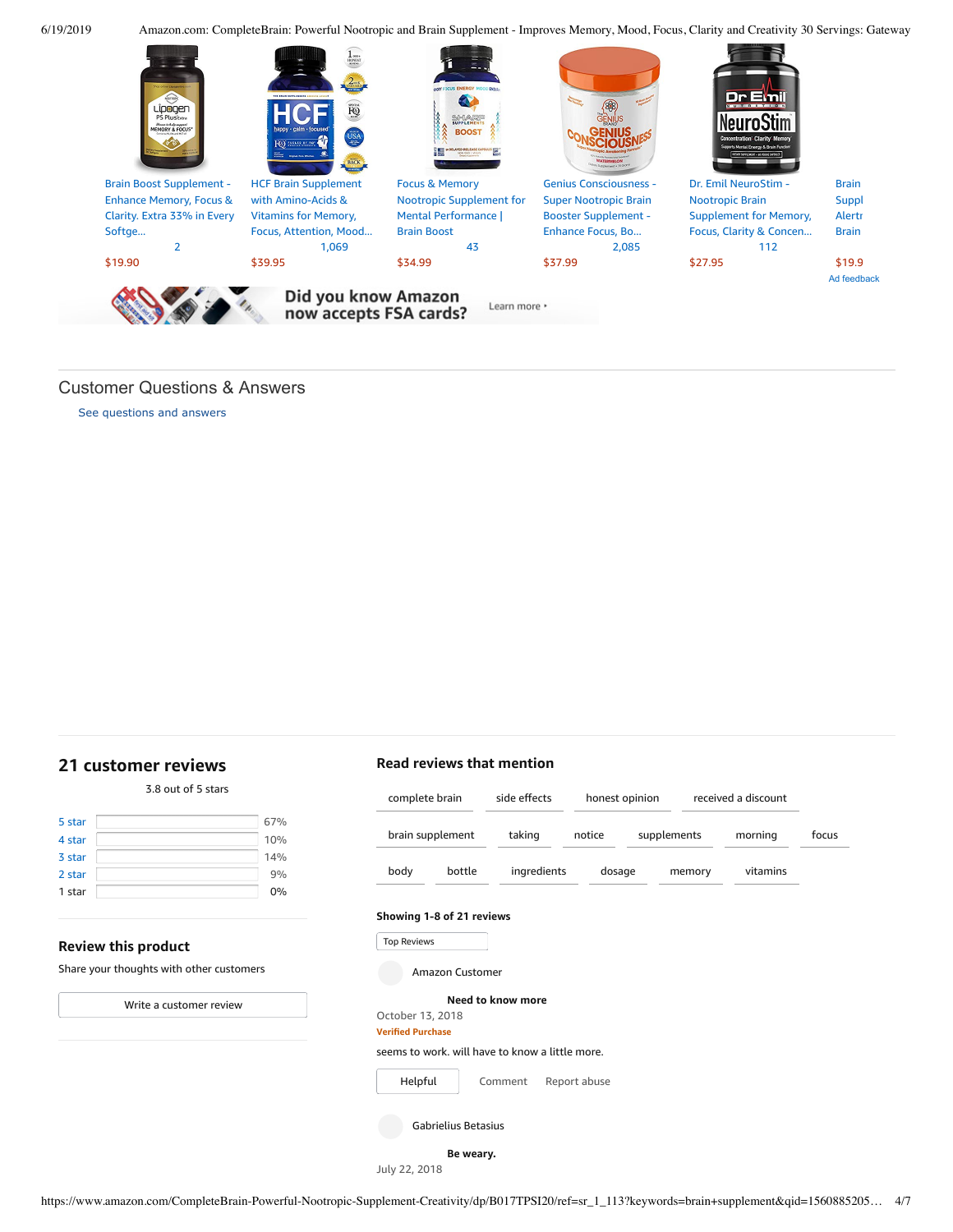#### **Verified Purchase**

Questionable at best. Don't know what they cut this with but sometimes it made me feel like I was on some steroids and other times it was like a placebo.

[Comment](https://www.amazon.com/gp/customer-reviews/R1ZOXHK3DQWLI2/ref=cm_cr_dp_d_rvw_btm?ie=UTF8&ASIN=B017TPSI20#wasThisHelpful) [Report](https://www.amazon.com/hz/reviews-render/report-abuse?ie=UTF8&voteDomain=Reviews&ref=cm_cr_dp_d_rvw_hlp&csrfT=gpoaFnzY9kHdejmFaa9c6NaKtzugeZoqsT%2BOPDkAAAABAAAAAF0KWzlyYXcAAAAA%2B4kUEk%2F7iMGR3xPcX6iU&entityId=R1ZOXHK3DQWLI2&sessionId=143-6729050-3493109) abuse [Helpful](https://www.amazon.com/ap/signin?openid.return_to=https%3A%2F%2Fwww.amazon.com%2Fdp%2FB017TPSI20%2Fref%3Dcm_cr_dp_d_vote_lft%3Fie%3DUTF8%26voteInstanceId%3DR1ZOXHK3DQWLI2%26voteValue%3D1%26csrfT%3DgpoaFnzY9kHdejmFaa9c6NaKtzugeZoqsT%252BOPDkAAAABAAAAAF0KWzlyYXcAAAAA%252B4kUEk%252F7iMGR3xPcX6iU%23R1ZOXHK3DQWLI2&openid.identity=http%3A%2F%2Fspecs.openid.net%2Fauth%2F2.0%2Fidentifier_select&openid.claimed_id=http%3A%2F%2Fspecs.openid.net%2Fauth%2F2.0%2Fidentifier_select&openid.assoc_handle=usflex&openid.mode=checkid_setup&openid.ns=http%3A%2F%2Fspecs.openid.net%2Fauth%2F2.0) Kevin & Natasha

## **Yes, It Really Works. Can feel the change on [Complete](https://www.amazon.com/gp/customer-reviews/R1D8RVHFENSSIM/ref=cm_cr_dp_d_rvw_ttl?ie=UTF8&ASIN=B017TPSI20) Brain Days!**

#### June 8, 2016

Great product. We have been testing out different brain supplements and nootropics over the past year and have been seeking out a supplement that provides a good cross section of critical brain support. The list in their proprietary blend covers all the major brain support nutritional supplements which most don't have all in one place. Specific to our interests were choline, DMAE, DHA, and Insonitol. However they go well beyond that in their mix and the vitamins also provided the balance to a good base nootropic support stack. So, we cleared off the table and went "clean" off of any other nootropics and supplements for a week and then started taking the the complete brain formula so we could see if we actually could notice any differences. The answer in short was YES. We experimented both with taking the supplement first thing in the morning as well as later in the day and also not at all. The typical morning brain fog which for me lasts about two hours was gone in 20 minutes consistently after using Complete Brain. I do drink one cup of coffee in the am and notice a difference on the days that either I did not take Complete Brain first thing in the morning or took it later in the day. Most of the supplements are good only for a 12-24 hour period so any effect is done within the day period. For the past week, I have combined Complete Brain with my regular nootropic stack minus any of the included supplements and note that it

| <b>Read more</b>                                   |                    |                                                                                                                                                                                                              |
|----------------------------------------------------|--------------------|--------------------------------------------------------------------------------------------------------------------------------------------------------------------------------------------------------------|
| 12 people found this helpful                       |                    |                                                                                                                                                                                                              |
| Helpful                                            | Comment            | Report abuse                                                                                                                                                                                                 |
| Rolo                                               |                    |                                                                                                                                                                                                              |
| Meh<br>August 16, 2016<br><b>Verified Purchase</b> |                    |                                                                                                                                                                                                              |
| dont take these without eating first though.       |                    | I felt more alert and awake, but definitely didnt feel as if it made more focused or absorb more<br>information. Most of the ingredients are in typical vitamins from GNC. Decent product though. Definitely |
| Helpful                                            | Comment            | Report abuse                                                                                                                                                                                                 |
| Michael stone                                      |                    |                                                                                                                                                                                                              |
|                                                    | Make u feel better |                                                                                                                                                                                                              |
| March 10, 2016<br><b>Verified Purchase</b>         |                    |                                                                                                                                                                                                              |
| They work                                          |                    |                                                                                                                                                                                                              |
| Helpful                                            | Comment            | Report abuse                                                                                                                                                                                                 |
| OneSquare                                          |                    |                                                                                                                                                                                                              |

## **I have noticed a difference in my overall [demeanor.](https://www.amazon.com/gp/customer-reviews/R39M0WGRTDDVGT/ref=cm_cr_dp_d_rvw_ttl?ie=UTF8&ASIN=B017TPSI20)**

December 20, 2015

After taking Brain Supplement & Nootropic by eXplicit Supplements for 3 days now. I have noticed a difference in my overall demeanor. I am smiling more, focus with a sense of tunnel vision and can breeze through my work like it's nothing. My wife noticed the changes in me as well. **BRAVO!!!** 

I received this product at a discount in exchange for a honest review.



#### **See [no difference](https://www.amazon.com/gp/customer-reviews/R1GP37B27CLG7D/ref=cm_cr_dp_d_rvw_ttl?ie=UTF8&ASIN=B017TPSI20)**

May 26, 2016

I like that it is made in an FDA registered facility. However, I did not feel any difference when it comes to my brain's performance. I work with a lot of math, algorithm, etc as a computer programmer. I will not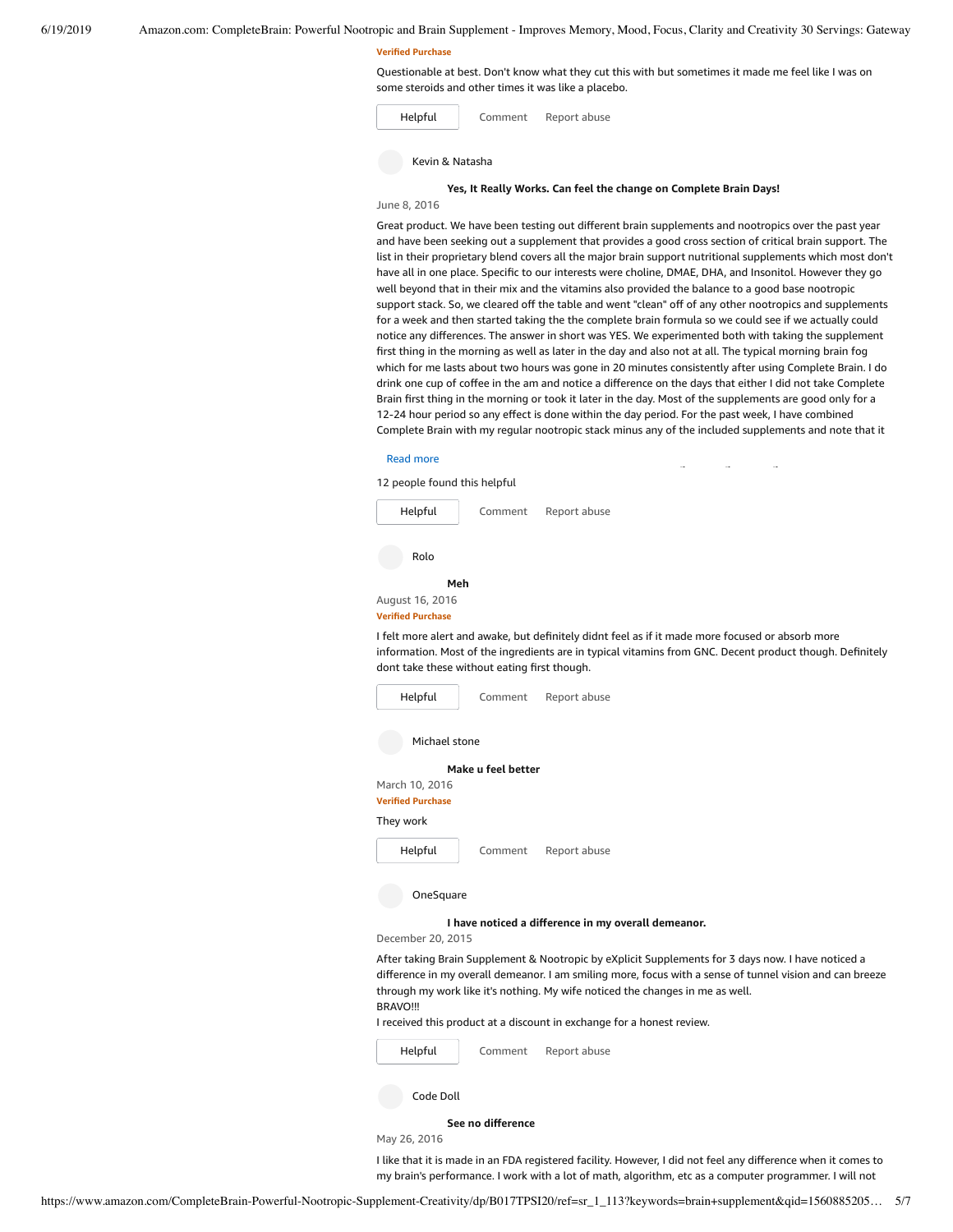buy this product again, even though it \*was\* provided with a coupon code. I'll continue buying my regular vitamins.

Reviewer Disclaimer ````

I used a discount code to purchase this product. The seller never contacted or talked to me. There was no way to influence my review. All thoughts and experiences are my own. If you have any other questions, please feel free to respond on this comment. I do take time and effort to write my reviews, so please be respectful. Thank you.

One person found this helpful

 $\ddot{\phantom{a}}$ 



June 1, 2016

I have been looking for a brain supplement that works, this one has a lot of vitamin B's in I. Which I have researched and found that vitamin B's is one of the key ingredient that you should look for. Also vitamin B's give you energy. I do believe that I have felt more energized since taking this product. I have not been taking it long enough to notice an increase in memory area. I do feel a little sharper, that could also be the fast acting of vitamin B's that this product has. I have received this product for free or a discounted price for my un biased opinion on this product.

One person found this helpful



# Set up an Amazon Giveaway



Amazon Giveaway allows you to run promotional giveaways in order to create buzz, reward your audience, and attract new followers and customers. Learn more about Amazon [Giveaway](https://www.amazon.com/gp/giveaway/home?ref=aga_dp_lm)

**This item:** CompleteBrain: Powerful Nootropic and Brain Supplement - Improves Memory, Mood, Focus, Clarity and Creativity 30 Servings

Set up a [giveaway](https://www.amazon.com/giveaway/host/setup/ref=aga_h_su_dp?_encoding=UTF8&asin=B017TPSI20)

Customers who viewed this item also viewed



**POWER & POWER** 

Extra Strength Brain Supplement for Focus, Energy, Memory & Clarity - Mental [Performance…](https://www.amazon.com/Havasu-Nutrition-Strength-Supplement-Clarity/dp/B01J46SZUW/ref=pd_sbs_121_1/143-6729050-3493109?_encoding=UTF8&pd_rd_i=B01J46SZUW&pd_rd_r=d4725938-92aa-11e9-87cf-a7abbaf07c71&pd_rd_w=qR0aE&pd_rd_wg=nfEEw&pf_rd_p=588939de-d3f8-42f1-a3d8-d556eae5797d&pf_rd_r=NTRGNJYRB98CYPK434JA&psc=1&refRID=NTRGNJYRB98CYPK434JA) [3,264](https://www.amazon.com/product-reviews/B01J46SZUW/ref=pd_sbs_121_cr_1/143-6729050-3493109?ie=UTF8&pd_rd_i=B01J46SZUW&pd_rd_r=d4725938-92aa-11e9-87cf-a7abbaf07c71&pd_rd_w=qR0aE&pd_rd_wg=nfEEw&pf_rd_p=588939de-d3f8-42f1-a3d8-d556eae5797d&pf_rd_r=NTRGNJYRB98CYPK434JA&refRID=NTRGNJYRB98CYPK434JA) #1 Best Seller**kin Ginkgo** Biloba [Herbal…](https://www.amazon.com/gp/bestsellers/hpc/3765701/ref=zg_b_bs_3765701_1/ref=pd_sbs_121_bsb_1/143-6729050-3493109?ie=UTF8&pd_rd_i=B01J46SZUW&pd_rd_r=d4725938-92aa-11e9-87cf-a7abbaf07c71&pd_rd_w=qR0aE&pd_rd_wg=nfEEw&pf_rd_p=588939de-d3f8-42f1-a3d8-d556eae5797d&pf_rd_r=NTRGNJYRB98CYPK434JA&refRID=NTRGNJYRB98CYPK434JA) [\\$20.94](https://www.amazon.com/Havasu-Nutrition-Strength-Supplement-Clarity/dp/B01J46SZUW/ref=pd_sbs_121_1/143-6729050-3493109?_encoding=UTF8&pd_rd_i=B01J46SZUW&pd_rd_r=d4725938-92aa-11e9-87cf-a7abbaf07c71&pd_rd_w=qR0aE&pd_rd_wg=nfEEw&pf_rd_p=588939de-d3f8-42f1-a3d8-d556eae5797d&pf_rd_r=NTRGNJYRB98CYPK434JA&psc=1&refRID=NTRGNJYRB98CYPK434JA)



**PRE WORKOUT UNDER \$20 SPORTS NUTRITION BY AMAZON**